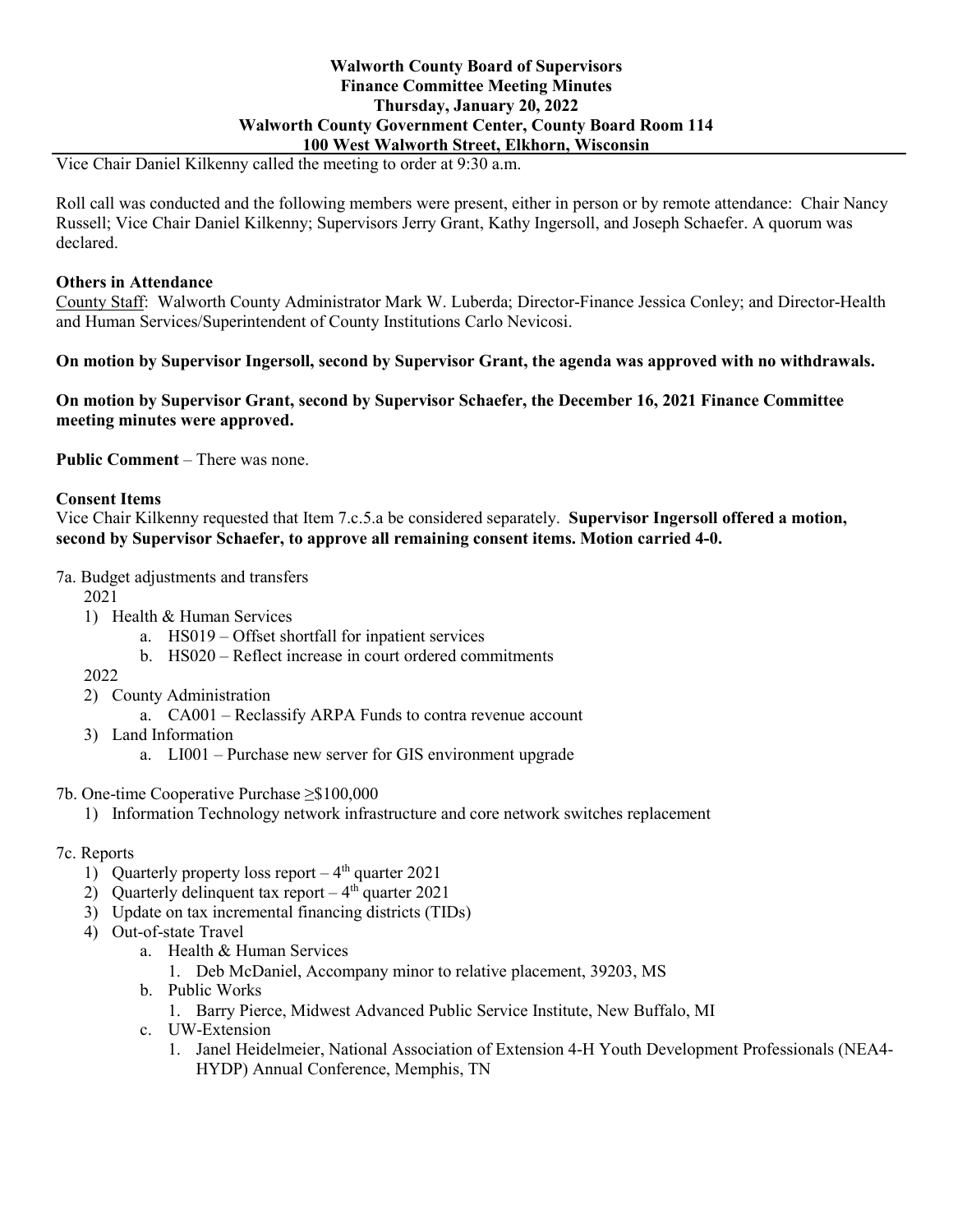Walworth County Board of Supervisors January 20, 2022 Finance Committee Meeting Minutes Page 2 of 3

5) Uncollectible Debt Written Off

a. Public Works

Conley stated that Walworth County Treasurer Valerie Etzel requested three amounts listed in the Department of Public Works 2021 Uncollectable Accounts Summary Report (Page 29) be excluded from write off at this time. Etzel believes that in working with the Department of Revenue the County may be successful in collecting the debt. Conley reiterated that the amount of \$168.64 is the only account requested to write off today. **Supervisor Ingersoll offered a motion, second by Supervisor Schaefer, to write off the sole amount of \$168.64 from the Walworth County Department of Public Works 2021 Uncollectable Accounts Summary Report. Motion carried 4-0.**

b. Sheriff's Office Inmate Debt

# **Unfinished Business**

8a. Preliminary draft of Ordinance No. \*\*-03/22 Amending Section 62-104 of the Walworth County Code of Ordinances Relating to Tax Incremental Financing Districts Vice Chair Kilkenny announced this item will be considered next month.

## **New Business**

9a. Request from Village of Williams Bay for County American Rescue Plan Act (ARPA) Funding County Administrator Mark W. Luberda referenced the letter received from Village of Williams Bay President William Duncan (Page 38); giving a brief history of County's American Rescue Plan Act (ARPA) funding allocation. Luberda voiced his concern with the request; stating the only fair way to approach a request such as this would be to reach out to all Walworth County municipalities to gauge whether a similar need exists and then come up with a proportional share. Luberda reiterated the strategy from the adopted budget gave aide to the municipalities in the form of two million dollars to offset local radio costs associated with new hand held units; two million dollars towards capital costs associated with the new radio system; and two million dollars to push for broadband throughout the county. **Supervisor Grant offered a motion, second by Supervisor Schaefer, that the request from Village of Williams Bay for County American Rescue Plan Act (ARPA) Funding be placed on file.** Discussion ensued. **Motion carried 4-0.**

9b. Walworth County Visitor's Bureau Memorandum of Understanding

Luberda shared that County Ordinance anticipates payments to the Walworth County Visitor's Bureau are made in full at the start of each year. Luberda has requested the Visitor's Bureau provide additional information detailing how the money provided annually would be used, and whether the services being provided with those resources are being modified or addressed. He notified the Committee that payment will be withheld pending further discussion at the next meeting. Luberda stated he will provide an update at the February meeting, and, per request, ensure the title on the agenda is broad enough to allow discussion on tourism promotion in the county.

9c. Resolution No. \*\*-02/22 Accepting Greater Wisconsin Agency on Aging Resources 2021 American Rescue Plan Act Funding and Establishing a Budget

Conley stated this grant will be used to add additional services such as congregate meals, home delivered meals, and preventative health. **Supervisor Grant offered a motion, second by Supervisor Schaefer, to approve the resolution Accepting Greater Wisconsin Agency on Aging Resources 2021 American Rescue Plan Act Funding and Establishing a Budget. Motion carried 4-0.**

9d. Resolution No. \*\*-02/22 Accepting Crisis Law Enforcement Emergency Detention Consolidated Appropriations Act (CLEEDCA) Grant Funding and Establishing a Budget

Conley shared the grant award amount is \$29,220; to be used toward behavioral health services for inmates. Director-Health and Human Services (HHS)/Superintendent of County Institutions Carlo Nevicosi declared that grant funding will offset ARPA funding that was initially allocated to this project. **Supervisor Ingersoll offered a motion, second by Supervisor Schaefer, to approve the resolution Accepting Crisis Law Enforcement Emergency Detention Consolidated Appropriations Act (CLEEDCA) Grant Funding and Establishing a Budget. Motion carried 4-0.**

9e. Resolution No. \*\*-02/22 Accepting Community Mental Health Services Block Grant (CMHSBG) Supplemental Award and Establishing a Budget